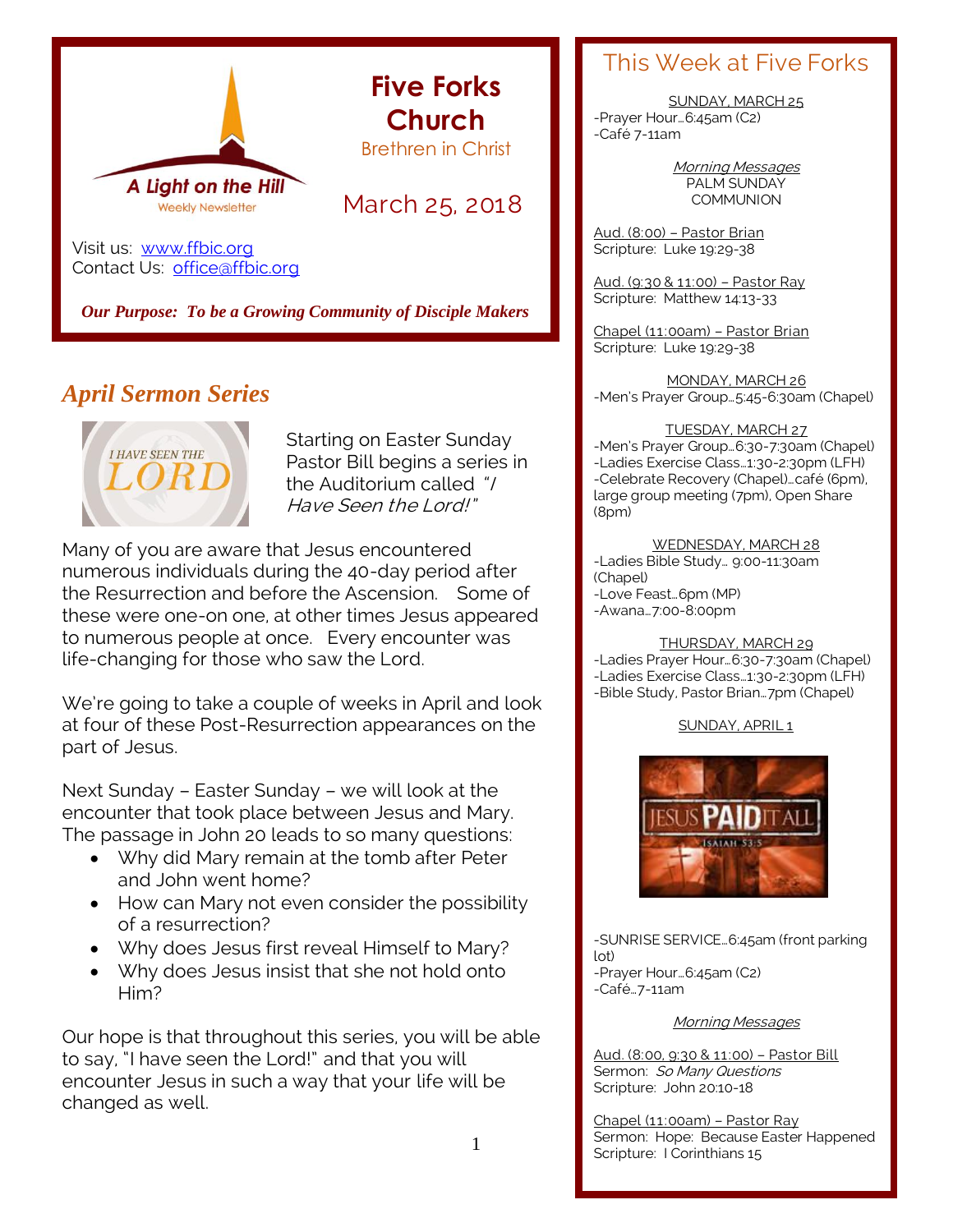# **ARE YOU NEW TO FIVE FORKS?**

Join us for a Newcomer's Luncheon to learn more about our congregation, meet the staff, and take a tour of our facilities

Are you new to Five Forks Church? Started attending over the last year or so, or tried one of our services? Or maybe you've been coming longer than that and you've just been finding it difficult to get connected? Then this luncheon is for you!

We (the Pastors and staff) are interested in connecting with you and food always seems to be a great way to do that!

Our next luncheon will be held after the morning services on Sunday, April 8<sup>th</sup>. At the conclusion of the meal, we will break down into groups of 6-10 and one of the staff will take you on a short but informative tour of the church.

The luncheon will begin at approximately 12:15 in the Multi-purpose room (Café/Gym). We generally are wrapping things up around 1:45-2:00pm. It's very casual and always a good time. If you're able to attend, would you please respond by Wednesday, April 4<sup>th</sup> so we know how much food to prepare.

You can email Pastor Shaun at [shaun@ffbic.org](mailto:shaun@ffbic.org) or call the church office (717-762-2991) to let us know you're coming or stop at the Life Group counter on Sunday morning and fill out a response card! (Children are invited and after lunch can either play in the gym or go on the tour.)

Thanks, and we hope that you will join us.

# Attendance

ATTENDANCE (March 18)

Sunday's Worship Total = 712 8:00 Auditorium = 154 9:30 Auditorium = 284 11:00 Auditorium = 197 11:00 Chapel = 52 Bible Connection = 17 Nursery (9:30 & 11:00) = 8

Total Sunday School = 303

Wed. Fye. (March 21) = No. services due to weather.

### Food Pantry " Item of the Month" for April:

Canned Meat (Tuna, Salmon, Chicken, etc)

Place donations in the orange tub in the lower lobby.

### **Operation** Christmas Child April:

Small toys, jump ropes, matchbox cars, harmonica, balls, small soccer balls (w/ pump)

Place donations in the designated boxes in the lower and upper lobbies.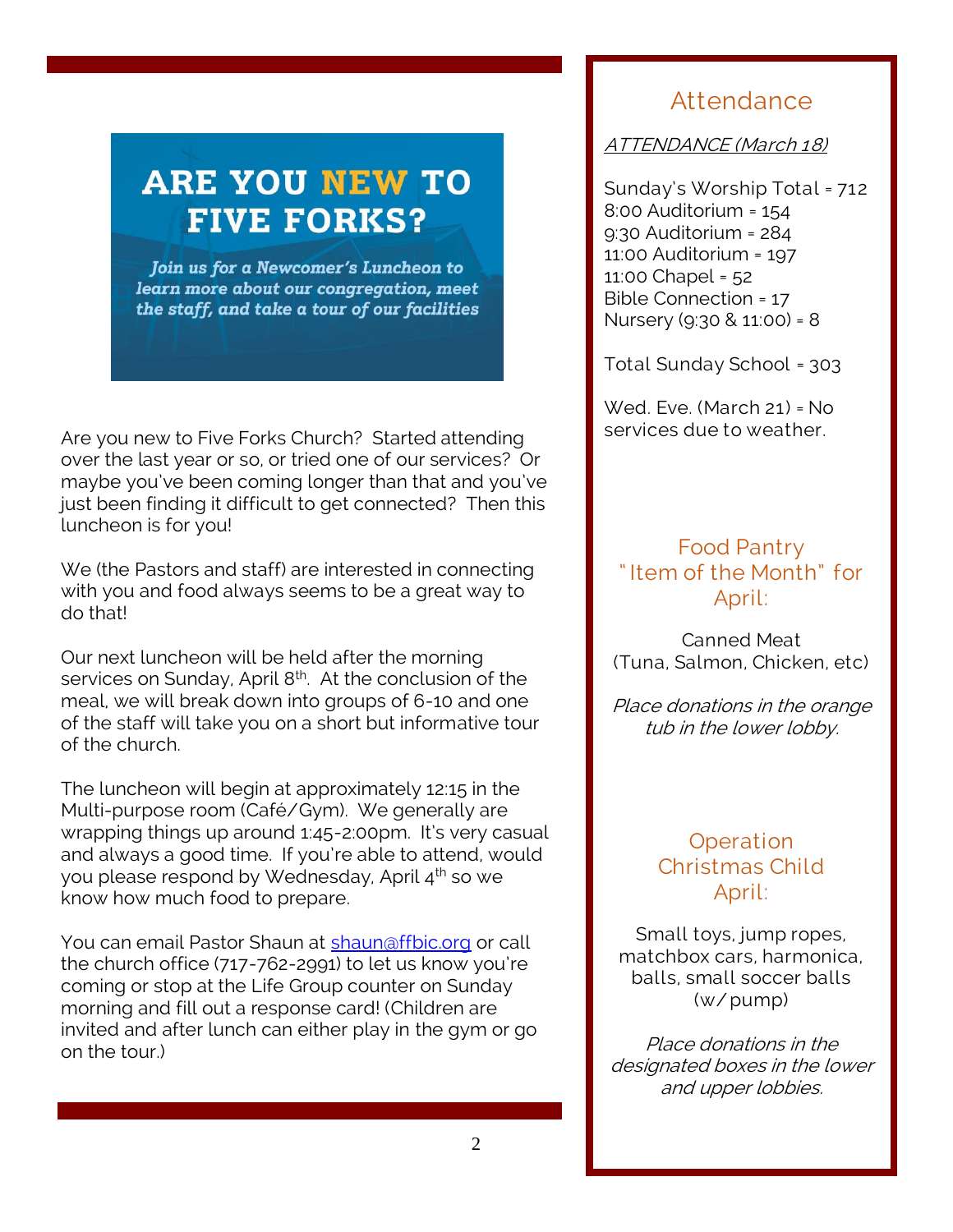# *VBS 2018*



Save The Date! VBS & VBS Jr. Sunday, June  $10^{th}$  – Thursday, June  $14^{th}$ We hope you can join us!!

### *Experience Life Outdoors - Pie Sale Fundraiser*



April 6<sup>th</sup>

Cherry, Apple, Blueberry - \$10 each

Order forms were placed in your mailbox this past week or stop by the ELO table in the lower lobby between services on Sunday morning.

*-benefits the ELO Ministry*

### *The #1 Bluegrass Band In America – The Farm Hands Coming To Five Forks*



Sunday, April 15<sup>th</sup>... 6:00 P.M.

The Farm Hands is an award-winning band based out of Nashville, TN. They are top-notch singers, songwriters, and instrumentalists! They put on a very entertaining, funny and inspiring program appropriate for all ages.

There is no admission fee or ticket needed, but a love offering will be taken.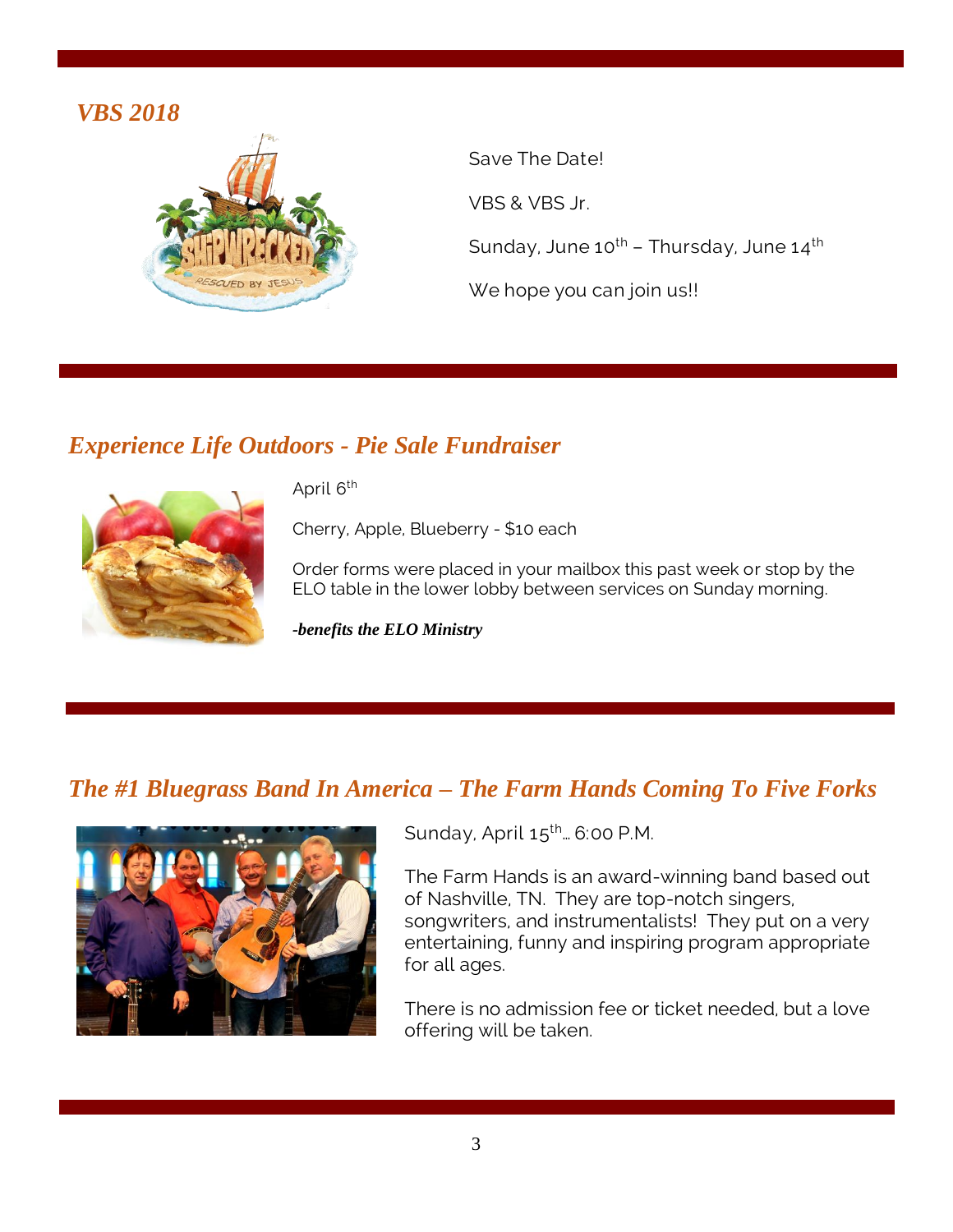# *Church Security Committee Formed*



The Church Board has established a 6-person committee that has been given the responsibility of developing a formal security policy for our church. The committee consists of Glen Wingert, Keith Toomey, Nathan Stymiest, Kevin Hord, Angie Petersheim and Gene Gorman.

The committee has met several times and will be giving a preliminary report to the Church Board in early April. They will be addressing potential issues such as medical emergencies, fire, an active shooter, and child safety. Plans are already in the works for the purchase of a number of two-way radios that will allow for church-wide communication to take place in the event that an emergency unfolds anywhere on the church grounds. The committee also plans to bring in an expert in the field of church security to do a walkthrough of the church complex and make recommendations.

While we are in the beginning stages of implementing a security policy, there are at least two things to be aware of:

- 1. It is extremely likely that there will be some noticeable changes taking place. One example might be the locking of some doors that have previously been left unlocked.
- 2. There will almost certainly be a need for volunteers to help serve in this area as we look to increase our level of awareness on Sunday mornings (and other times when the church gathers).

We will do our very best to effectively communicate changes that will be taking place. In the meantime, if you have any interest in helping out in this area, please contact any of the staff or any member of the Security Committee.

# *Please Help Impact the Life of a Child*



The world is hopeless without Jesus and children desperately need the hope of Jesus. We are looking for adults to join us in providing lifechange through personal encounters with God for our local elementary students through the Bible Released Time Program (part of Joy El Ministries).

Once a week (Thursday afternoons) we take students from Mowrey Elementary School and bring them here to Five Forks BIC to teach bible stories and scripture memorization. For many of these students, our program is the only exposure they have to the Good News.

We are seeking volunteers to help listen to children say their verses and to be examples for them on how to follow the Christian path in life. This program has proven to be a great blessing for students and volunteers alike. Please consider joining us in this mission to reach the hearts of children for the Lord.

We meet Thursday afternoons from 1:00 to 4:00 every week starting in September and going through April. For more information, contact Laurie Thomas at 717-387-0682 or email lauriecmscrap@embarqmail.com.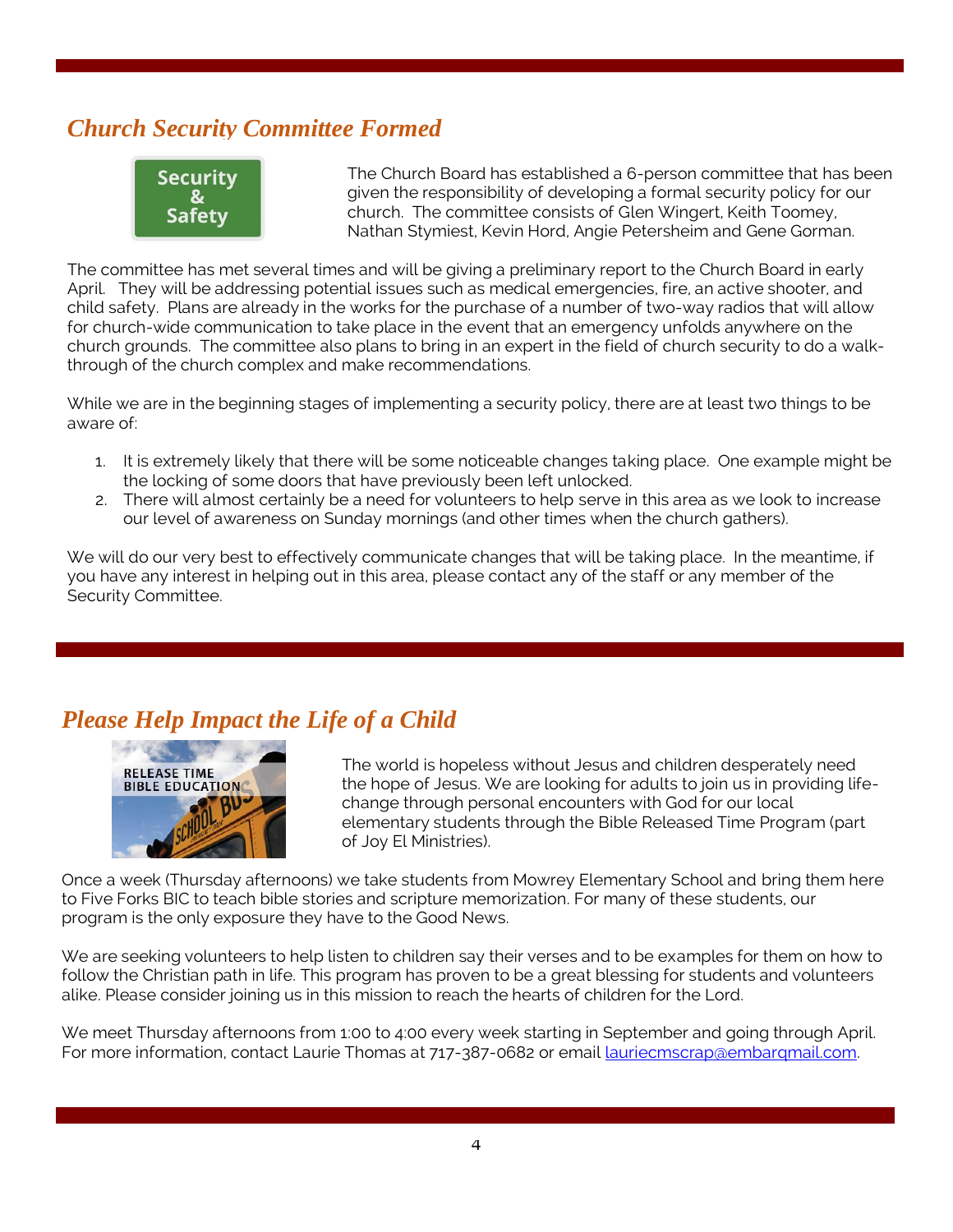# *New To The Church Library*



#### I Will Carry You by Angie Smith (Q-SMI)

At 18 weeks of pregnancy, Angie and her husband, the lead singer of Selah, were told that their baby was "incompatible with life." This is their story.

Quiet Strength by Tony Dungy and N. Whitiker (Q-DUN) This classic tells the story of Tony Dungy who became the first black coach to win the Super Bowl. Revealed are the secrets to his success – the principles, practices and priorities - that have kept him on track.

### Sinner's Creed by Scott Stapp and David Ritz (Q-STA)

This story is of one of the most "successful" artists of modern rock. It exposes the demons that plagued Scott's life and the often dark world of rock and roll.

### Janette Oke by Laurel Oke Logan (Q-OAK)

In this classic, a daughter tells the story of Janette Oke, a novelist who was one of the earliest Christian fiction writers



Thank you to all who were involved in making the sportsman's dinner a success. We appreciate those who made pies, those who served, the youth who did the tear-down, those who invited others, and the church staff who helped with the many details. We are grateful to Five Forks Church who supports this ministry. It touches lives well beyond those who gather on Sunday mornings. -The Archery Committee

Thank you to the Awana Clubs for their generous support of my ministry with the Released Time Bible Program after they named me their missionary of the month in February. I am grateful for the opportunity to share with you how God has been working I the program as we bring elementary age children to the program once a week to share the Good News with them. Your help will allow the ministry to continue to reach even more children and make an eternal impact on their lives. We welcome children and adults alike to check out the program we have right here at Five Forks. We meet at 1:00 P.M. on Thursday afternoons and rely on volunteers to help carry the mission out in reaching local children. Warmly,

Laurie Thomas, Missionary Equipping Coordinator for Joy El Ministries Email: [lauriecmscrap@embarqmail.com](mailto:lauriecmscrap@embarqmail.com) Support: https://joyel.wufoo.com/forms/laurie-thomas-support